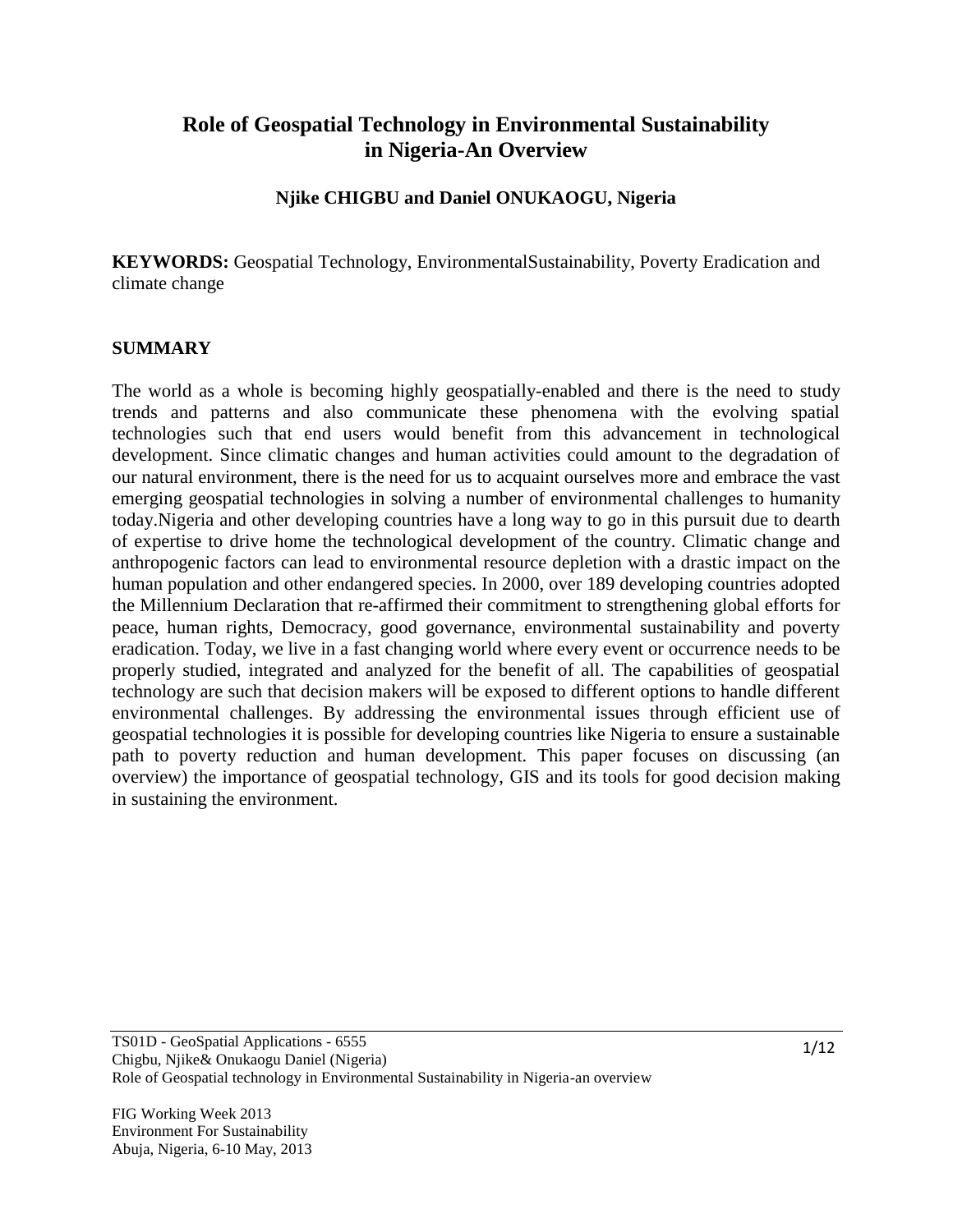# **Role of Geospatial Technology in Environmental Sustainability in Nigeria-An Overview**

# **Njike CHIGBU and Daniel ONUKAOGU, Nigeria**

# **1. INTRODUCTION**

Geospatial technology offers a wide range of innovative and cost effective solutions for environmental sustainability; hence, many countries now appreciate the relevance of geospatial technology in the sustenance of our environment. The relevance of environmental information is based on the degree of its availability to the end users and to what extent such information can be shared effectively with external organizations largely over the internet and other available global information infrastructure (SDI) platform. In this regard, the emphasis should be on accessibility and distribution of available information over wide range of networks and environmental information market-place (Matambanadzo,1999).



**Fig 1.0 showing the administrative map of Nigeria (source: Chigbu, 2013)**

The use of Geospatial technology in mitigating environmental problems and challenges is thus on the increase the use information driven tools such as GIS, Earth imaging systems/Satellites,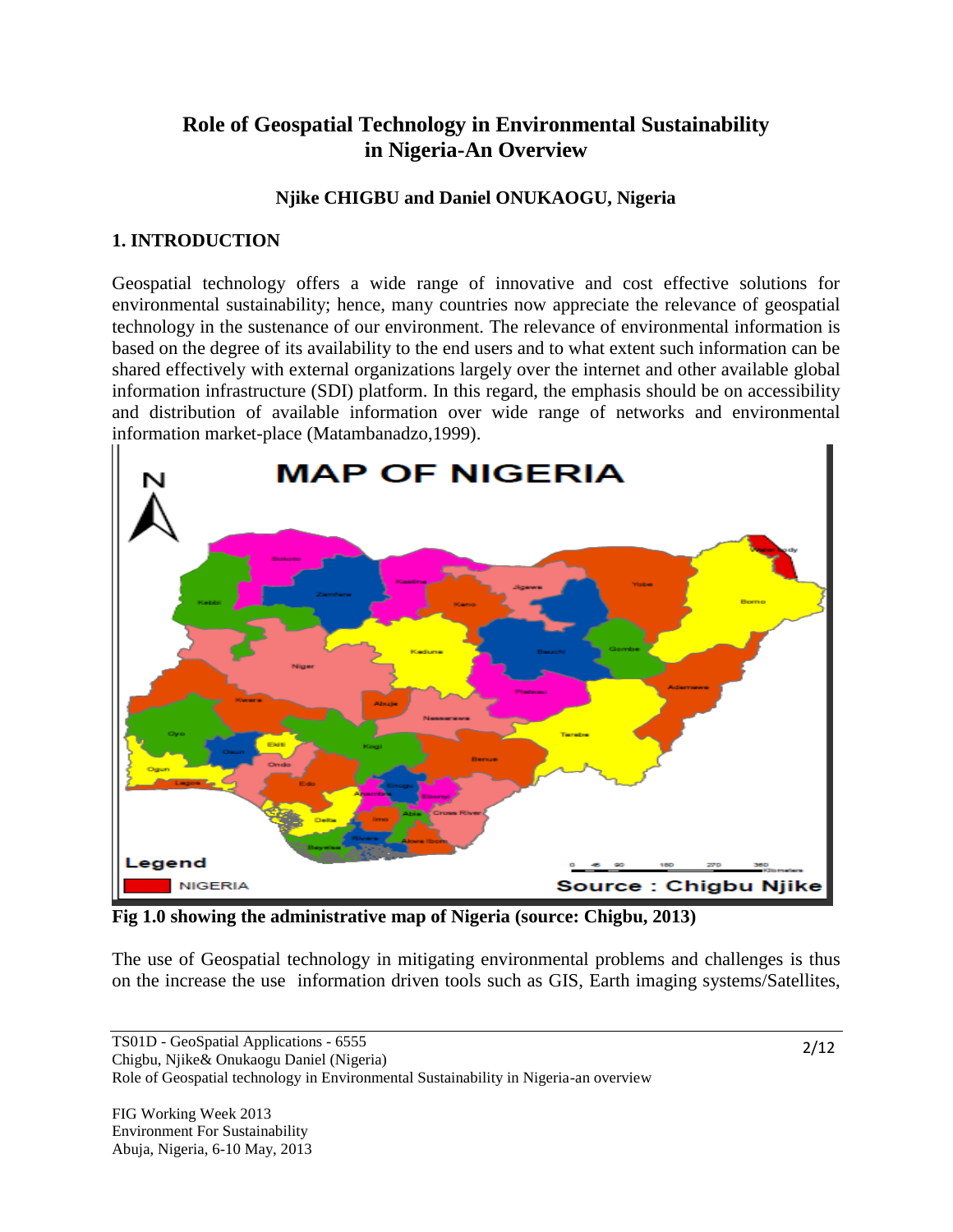Global Positioning System (GPS) and Remote sensing techniques to mitigate environmental problems has find global application and acceptance.

# **2. RELEVANCE OF GEOSPATIAL TECHNOLOGY TO ENVIRONMENTAL SUSTAINABILITY**

Geospatial Technology is the specialized set of information technologies that include Aerial Photography, Remote Sensing, Surveying, and Global Positioning Systems that support a wide variety of uses. This stretches from data acquisition to data storage, manipulation, image analysis, geo-visualization /display and data output (Tsou and Yanow, 2010). These disciplines if properly harnessed and given its rightful place by the appropriate authorities in Nigeria and globally would play enviable roles in the sustainability of our environment and good governance. Some of the identified applications of geospatial technology in Nigeria and globally includes the following:

- Flooding, environmental degradation and climate studies.
- Agriculture and Precision Farming.
- In the Health Sector and Paramedics.
- In the Mining and Extractive Industry
- City planning, Transportation, Communication Network designs and in Aviation Industry.
- Traffic and Accident control and prevention.
- Planning and Re-Planning program (Slum Re-settlement).
- Crime Mapping and hot-spots delineations.
- Land use and Land cover Studies for sustainability.
- General Developmental control and resource inventory and allocations.
- Emergency planning and alternative route development.
- Development of agronomical data and early warning data for food security issues.
- Deforestation and A forestation studies and preservation of wild life and biodiversity.

This applications and different areas of usage of geospatial technology is vividly captured in the figure 2.0 below.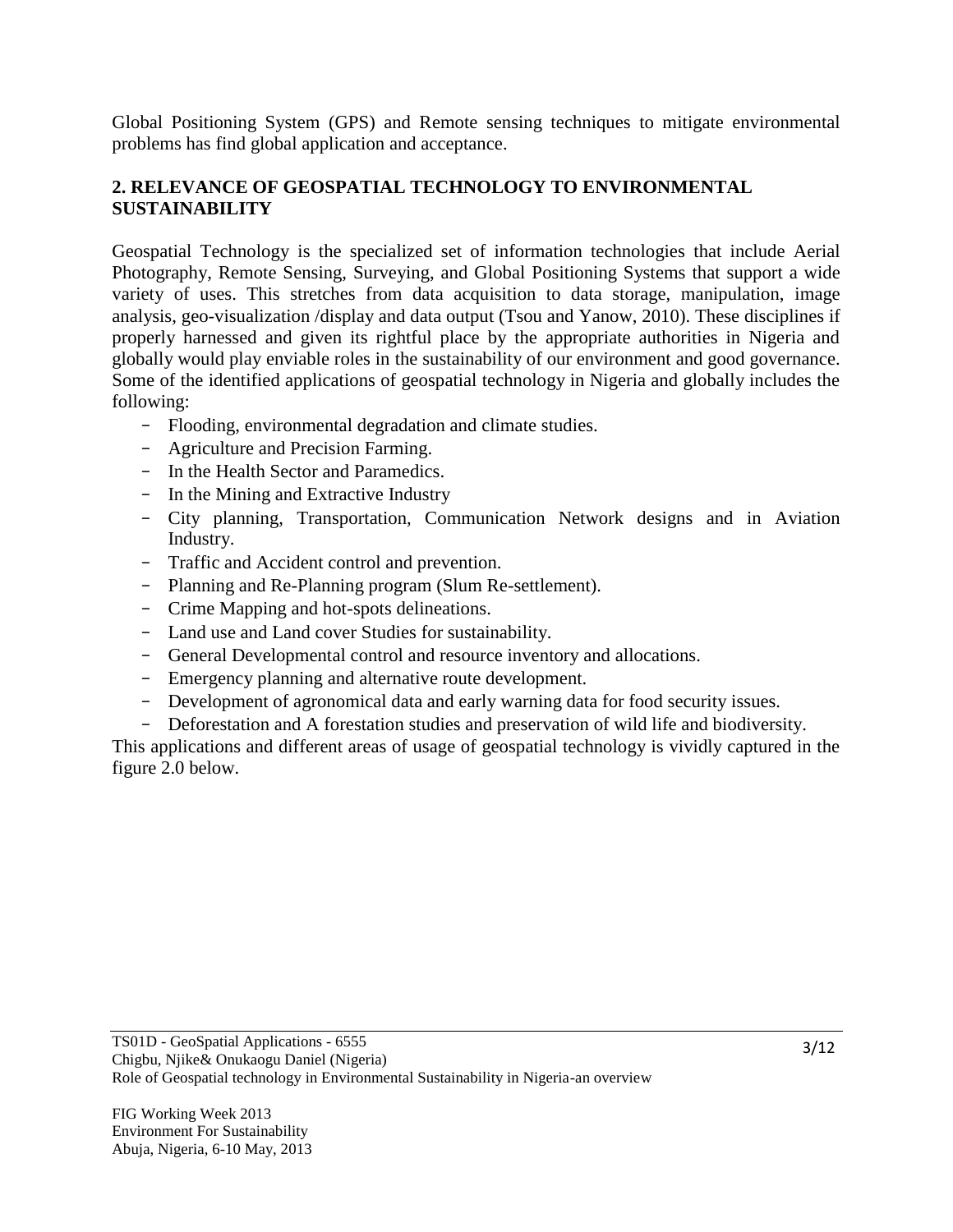

Figure 2: GIS Science and technology adopted from ((Tsou and Yanow, 2010))

Therefore, geospatial technology has enabled the use of and application of satellite/space techniques to solve a number of environmental related problems. This includes Urban sprawl/ slum studies, flooding, and erosion menace, environmental degradation due to oil spillage; crop health and early warning signals. Urban changes have been monitored by means of readily available remotely sensed imageries and aerial photographs of different spatio-temporal resolutions which can be analyzed using the necessary software, algorithm and expertise (human capacity).However, the continuous data acquisition by different satellite sensors has made change studies for sustainability easier and cheaper to extract, identify, describe and even readily understood.

# **3. SPECIFIC APPLICATION AREAS OF GEOSPATIAL TECHNOLOGY**

# **3.1 Land-use/Land cover**

While there is no set definition for urban growth, the intent which is the concept of providing sustainable development as a target for creating a better future for the world; economically, socially and environmentally has been under-appreciated. The contradiction in the reason for a sustainable future has caused critics to review and analyze the term 'urban growth', and it has been concluded that this pattern of development is of more disadvantage than the intended advantage. However, the result of urban growth shows that land use and land cover types are constantly changing (Zhang 2009, Weng 2001). The dynamics of change in land cover types of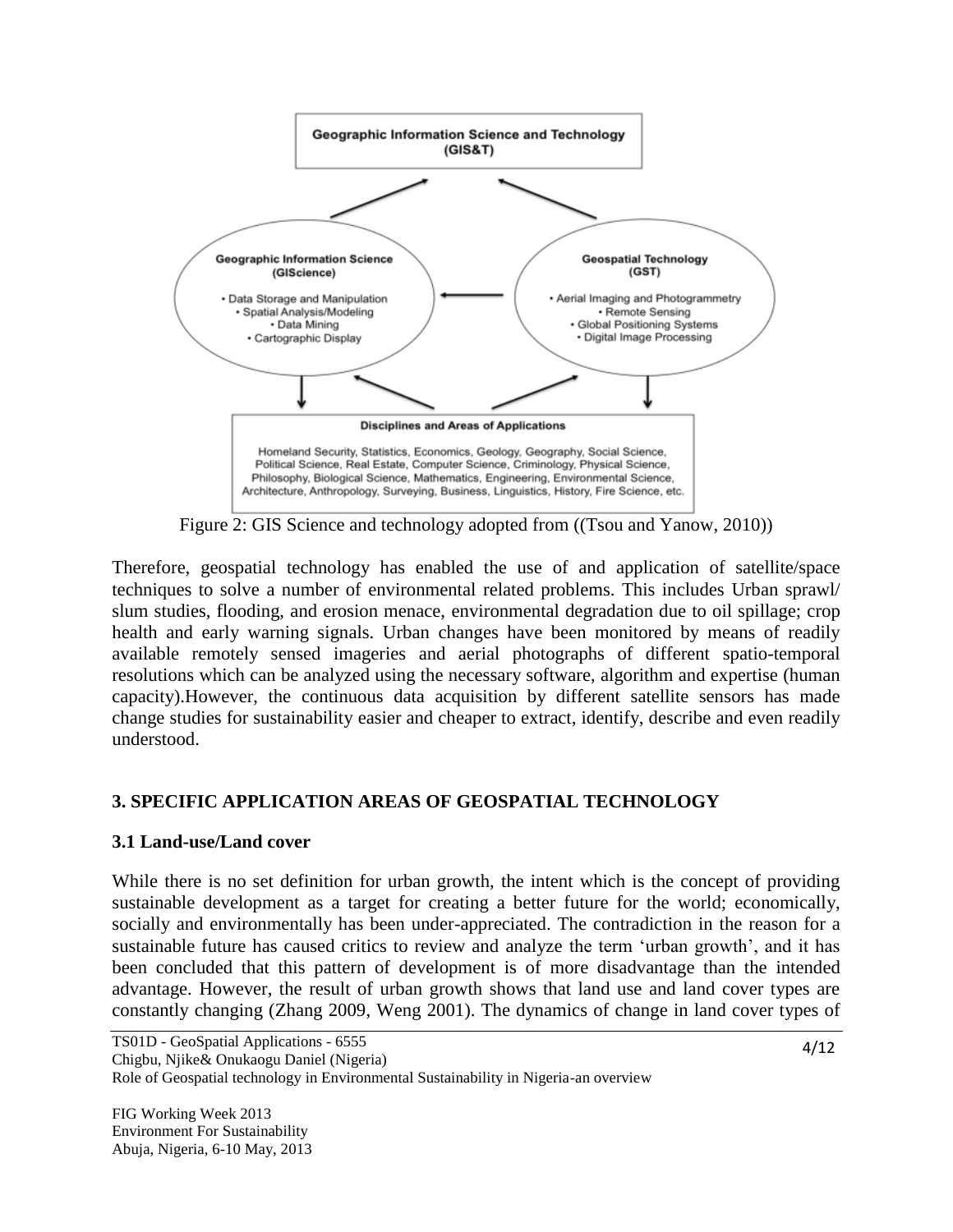urban regions can be attributed to the expansion of residential and commercial/industrial facilities, which has resulted to structural challenges such as inadequate facilities, inefficient street layouts & transportation networks, less space for conservation and parks, low agricultural farm lands and resultant high use of energy (environmental pollution), land degradation and even water pollution. Hence, monitoring the spatial- temporal changes is significant for advanced urban planning and development (Deng et al., 2008, Lu et al., 2004).

Spatial Changes and monitoring can be accomplished using satellite imagery or Aerial photography, advance image processing techniques and GIS analysis to highlight land cover changes (Zhang 2009, Weng 2001). Remotely sensed images have changed the way scientists study the atmosphere, oceans, vegetation, and the environments of the earth. Different studies from various related literature reveals that the use of Remote Sensing Techniques are significant for studying land use and land cover changes and other environmental issues as a result of natural and anthropogenic factors. With the rapid advancement in RS techniques, new and improved change detection techniques are being developed and categorized by many researchers, thus making remote sensing a vibrant study (Igbokwe, 2010).

The Land use and land cover study of Aba (Abia Sate) using RS and GIS tools, was undertaken with the objectives of finding out the percentage /rate of vegetal consumption and its overall effect on food security and environmental sustainability. The overall objective of the study includes but not limited to:

- Selection and extraction of a sub-scene covering of Aba Main Township from the Full scene of Landsat ETM+ (2000) and Nigeria Sat-1 (2005) images of the area.

- Overlaying the classified datasets and obtain changes in Land uses and Land covers of the study area.



Fig. 3(a) Classified 2000 Landsat ETM+ (b) Classified 2005 NigeriaSat-1(chigbu, 2010)

FIG Working Week 2013 Environment For Sustainability Abuja, Nigeria, 6-10 May, 2013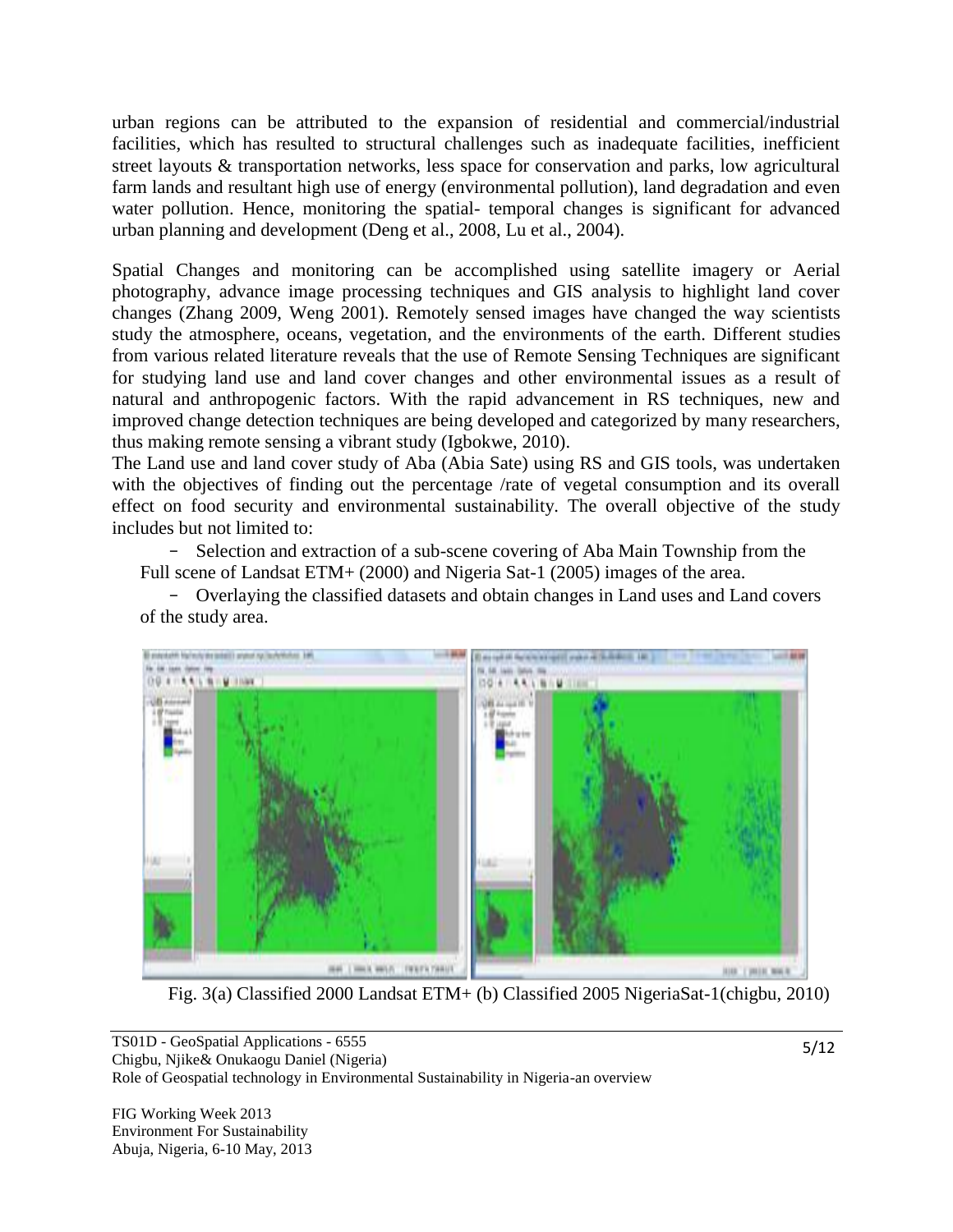| <b>Land use</b>                | <b>River</b><br>1991 | 2000   | 2005   | <b>Built-up Area</b><br>1991 | <b>2000</b><br>2005 |        | <b>Vegetation</b><br>1991 | 2000<br>2005 |         |
|--------------------------------|----------------------|--------|--------|------------------------------|---------------------|--------|---------------------------|--------------|---------|
| (Ha)<br>Area<br>Covered<br>(%) | 62                   | 91     | 92     | 89                           | 110                 | 150    | 260                       | 210          | 169     |
|                                | 15.1                 | 22.1   | 22.4   | 21.7                         | 26.8                | 36.5   | 63.2                      | 51.1         | 41.1    |
| $%$ diff.                      | $\bf{0}$             | $+7.0$ | $+0.3$ | $\bf{0}$                     | $+5.1$              | $+9.7$ | $\bf{0}$                  | $-12.1$      | $-10.0$ |

**Table 1.0 Analysis of the land use and land cover of Aba main Town for sustainability**

#### **(Source: Chigbu, 2010).**

Based on the results and the analysis done in the study shown on table 1.0 above, it was concluded that Remote Sensing and Geographic Information System can be used as effective tool to analyze land use and detecting changes over the years of study. Land use pattern and dynamics in Aba (Abia State) showed phenomenal increase in the Built-up areas and the River body while the vegetation decreased tremendously. If this scenario is left unabated, this will impact negatively on the environment and have adverse effect on sustainable environmental development (Chigbu, 2010).A number of studies relating to this have also been carried out over the Eastern region of Nigeria and some other parts of NIGERIA which have also contributed to meaningful development and sustainability.

# **4. GROUND WATER POTENTIAL AND CONTAMINATION**

We all know that **w**ater is fundamental requirement by all living things for cell metabolism. Continuous existence of man on this planet will definitely depend on the availability of good quality water. Several activities deter good water quality in Nigeria today. The problem of nitrate pollution in groundwater is a common global phenomenon and has been reported by various authors in many parts of Nigeria (Egboka & Ezeonu, 1990; Adelana & Olasehinde, 2003; Amadi, 2010). Our landscapes are so susceptible to all forms of contamination from both humaninduced pollution such as animal- waste, agricultural chemicals, leakage from several underground storage tanks e.g. septic tanks and also transportation fuel and mineral exploitation and exploration (Activities of the Multi-national oil companies in the Niger Delta region of Nigeria). Application of GIS framework allows for a better visualization of ground water system and the best approach to also protect its quality.

With the help of geospatial technology one is able to understand the ground/surface water interactions pattern and able to deduce appropriate sites or locations for any sort of construction. Using the powerful spatial analyst embedded in Arc-toolbox within Arc GIS desktop application one is able to carry out such investigation. A number research work has been done in this regard for the good of the teeming Nigeria population.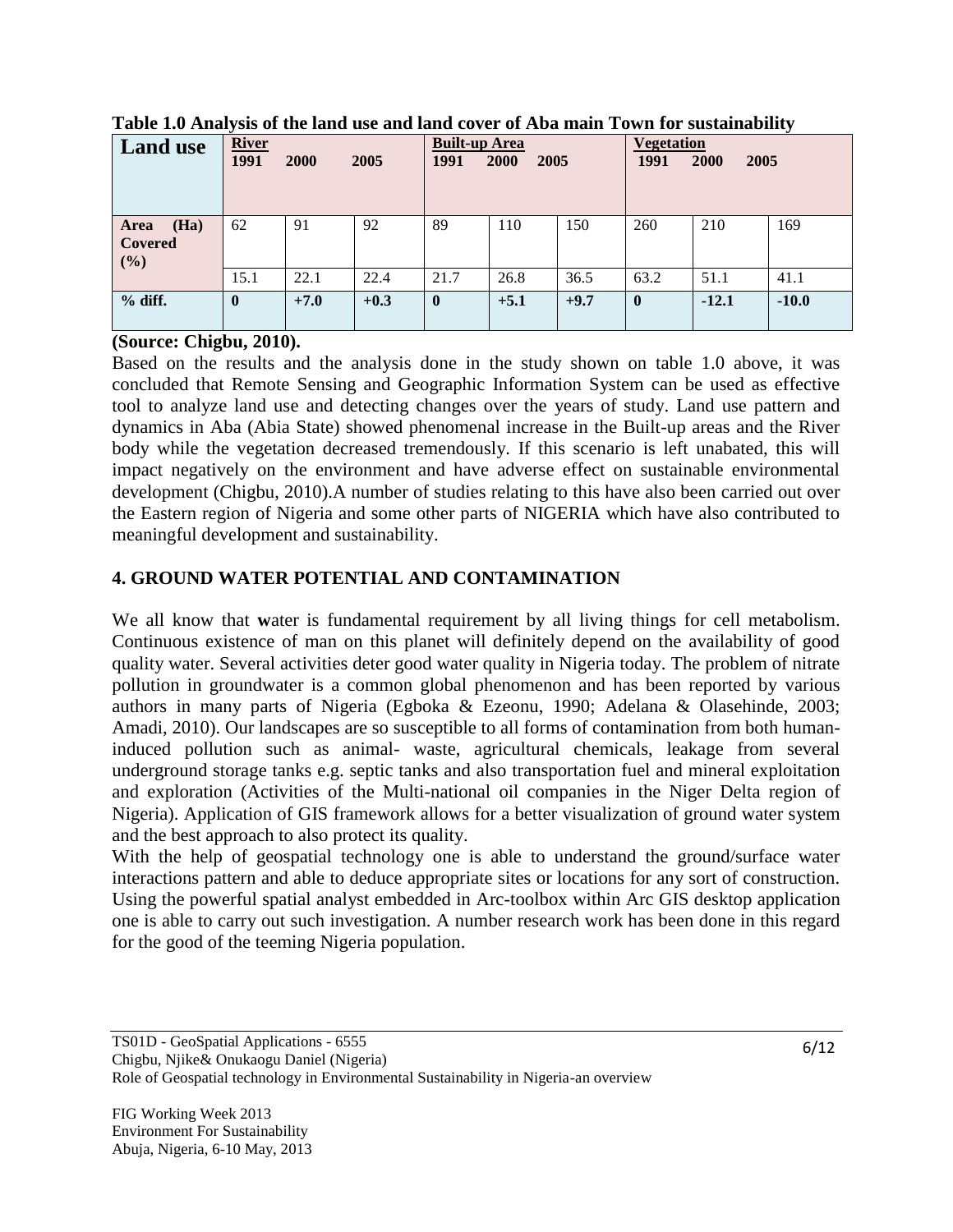

**Fig, 4.0 Nigeria's Groundwater nitrate pollution status(Source: Adelana, 2006)**

#### **5. ADOPTION OF GIS METHODS IN ENVIRONEMTAL SUSTAINABILITY**

#### **5.1 Spatial Planning and Route Optimization**

GIS as a tool and technology has helped a lot in advancing the pursuit of environmental sustainability on a global scale and narrowly in Nigerian context. Its usefulness is not only limited to natural resource assessment, environmental impact assessment, operational efficiency in power utilities but also it plays enviable roles in sustainable development of our environment. GIS has been used in several studies around the globe for land use planning which cuts across all aspects of urban planning and Industrial Township planning etc. GIS aids in the mapping and visualizations of route optimization which play a significant role in identifying potential deprived areas that don't have equal accessibility to these route network system. One of the strength of GIS is that it allows for real time visualization and interactions which brings the realization of your geospatial data to a more unique expression. Over the past few years, we've seen water and waste-water utilities increasingly recognized that GIS techniques can be used to (plan for optimal route in transportation business) or reduce fuel consumption in their fleet vehicles and more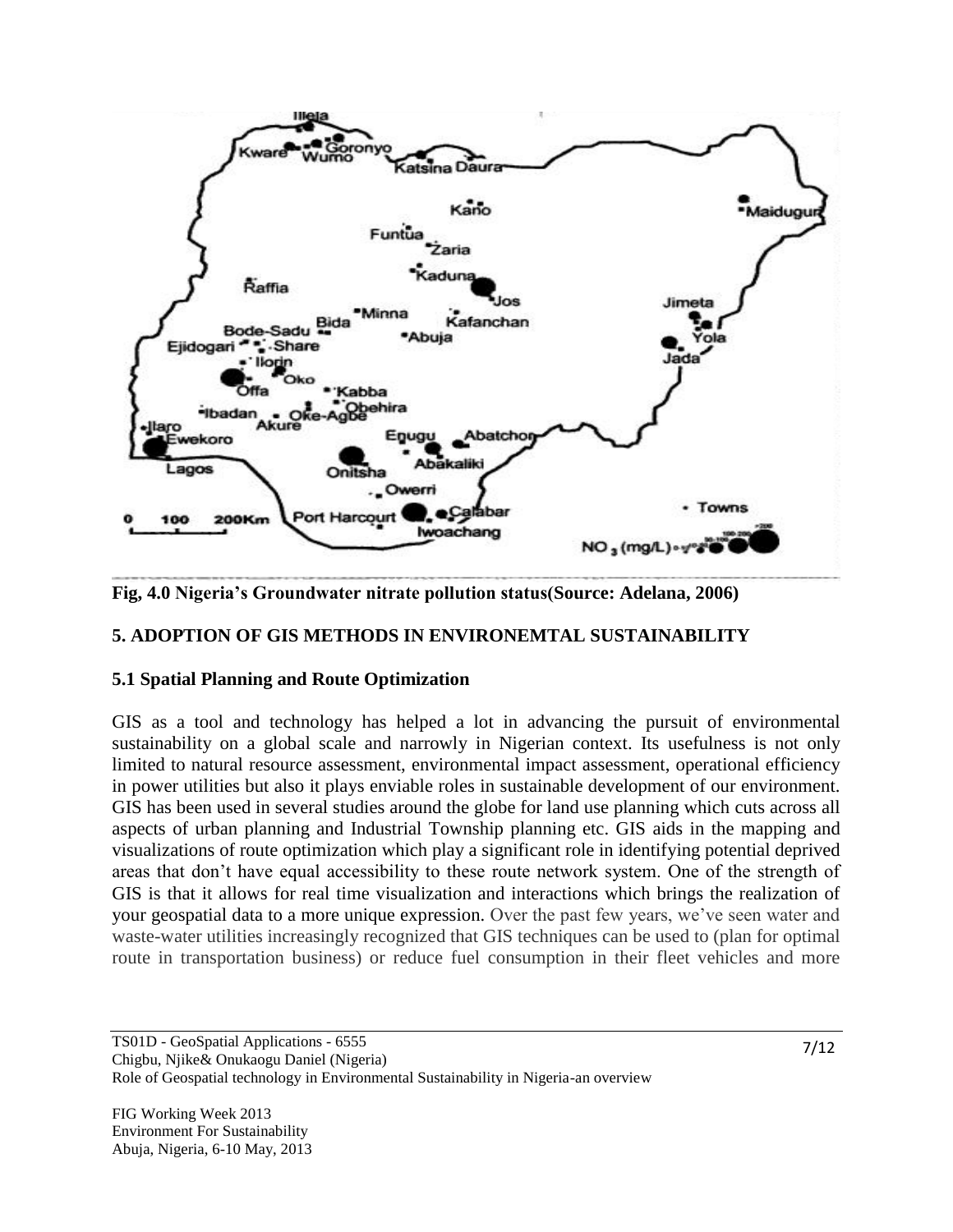

**Fig. 5.0 Nigeria Railway Route (Source: Chigbu, 2013)**

# **6. CHALLENGES FACING GEOSPATIAL TECHNOLOGYADVANCEMENT IN NIGERIA**

#### **6.1 Availability and Access to Geospatial data (The NGDI Question):**

Many at times independent researchers in Nigeria want to carry out scientific investigations/observations but as a result of data unavailability it becomes almost impossible to achieve this feat. This brings to question and serious concern on the achievements of Nigeria National Geo-spatial Data Infrastructure and the Geo-spatial data policy of the country. IT also gives serious room for concern over the core activities of National Space Research and Development Agency(NASRDA) who are appointed as the data clearing house of the country and also the conflicting roles of the National Mapping Organization of Nigeria(OSGOF) in roles and responsibilities definition and specifications.

Previous researchers that have employed geospatial technology techniques fail to either properly document their data and methodologies based on a number of reasons e.g. acquisition of their respective geospatial data (geo-data) which can be very uneconomical and this could have led to them not wanting to make it readily available for other end-users who are also interested in carrying out similar investigations( lack of interoperability resulting from lack of standards and uniformity or scale problem).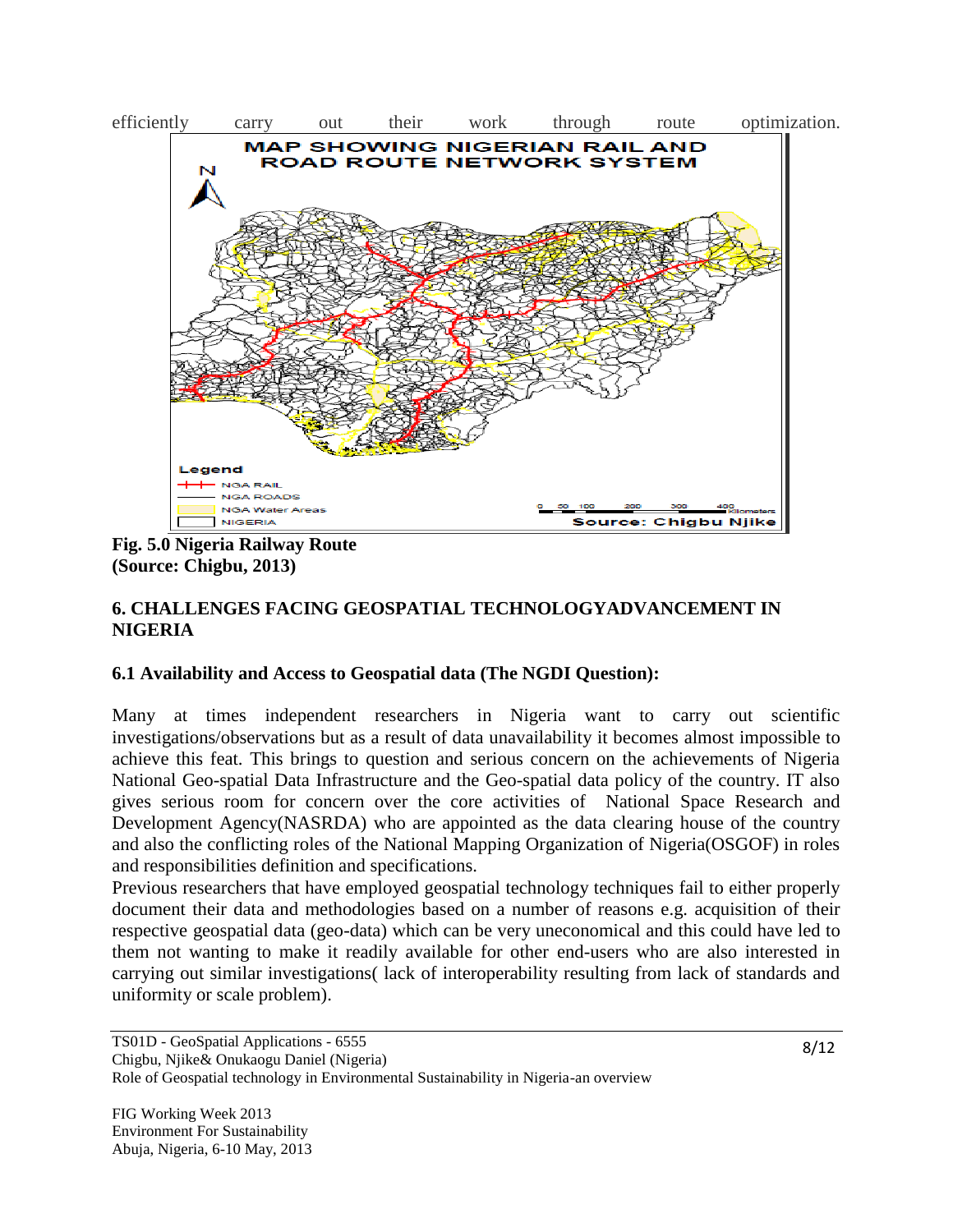Embedding geospatial capabilities on the Web and making these resources readily available and as useful as possible for as many purposes inclusive of environmental sustainability is what defines a good SDI (Jackson et al 1999). A National Spatial Date Infrastructure is now a fixture in the vocabulary of geospatial technology users and policy-makers around the world. Shedding more light on the usage of Web-based GIS which is also under the umbrella of geospatial technology helps to provide a better dissemination of geodata for optimum utilization in investigating environmental trends and seeking solutions to these problems in order to achieve sustainable environmental developments.

Considering our Web-based GIS infrastructure in Nigeria, it can be more or less said to be lagging behind. The architecture is such that it needs a lot of reformation, the ability to discover spatial relations using the web is either slow or not functional. Both retrospective and prospective researchers need to surf the web for data in order to discover relevant information patterns about the environment and also be curious on how to proffer better remedies to this problems. Robust data descriptions and quick access to the data will enable more rapid exploration of hypothetical relationships which will help in better environmental sustainability. Other critical factors to poor geospatial development in Nigeria include the following:

- Poor capacity built and lack of necessary expertise.
- Poor Funding by Government on research work.
- Administrative Bottlenecks, corruption and lack of transparency in the discharge of set goals.
- Lack zeal on the part of Nigerian researchers and trainers.
- Brain drain due to the above.
- Poor educational system and inability to pursue technological development of the country holistically and gender disparity and poverty.
- Problem of unstable power supply and communication pit-falls.
- Problems inherent in development economies like that of Nigeria and other third worl countries.

# **7. ROLES OF GEOSPATIAL TECHNOLOGY IN ENVIRONMENTAL SUSTAINABILITY**

- Geospatial technology serves as a good decision support system in environmental issues and sustainability. It has been proved as an appropriate tool for managing decisions relating to environmental concerns and challenges. With the help of these modern geospatial technologies/innovations one gets prepared for an increasingly global challenges as a result of increasing population with its attendant environment problems.
- The use of geospatial technology enhances a better means or techniques of data capture and the distribution. This could be done in 'real time' and thus will reduce the time and energy needed in data acquisition for solving environmental problems.
- Geospatial technology also promotes participatory visualizations using the powerful tools embedded in its user interface.This tools help in the overall assessment of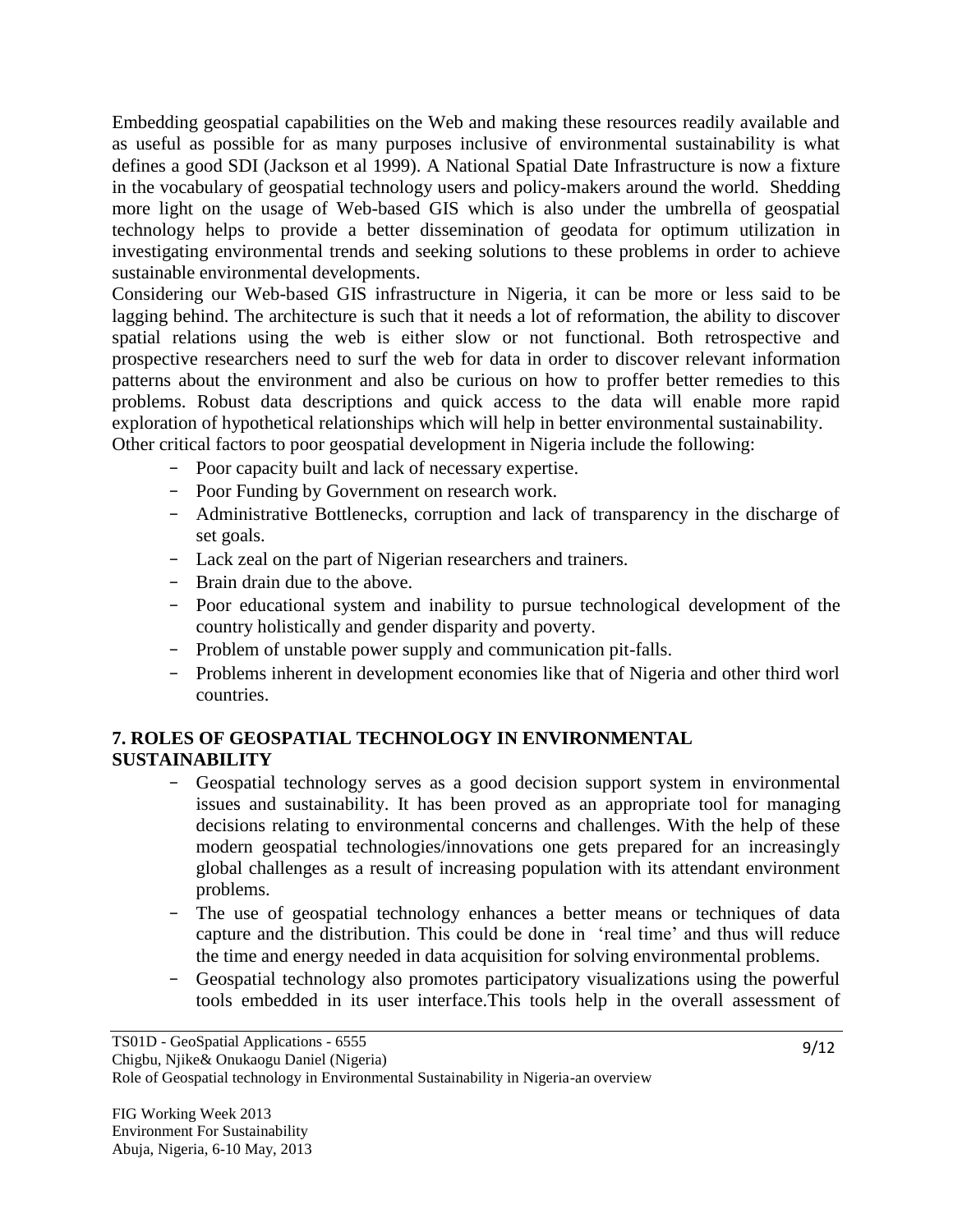environmental impacts and will also play important roles in physical planning of the environment in Nigeria.However, with the emerging trend in 3D and 4D geospatial information, this will enhance proper visualization techniques. These visualizations would help create avenues where humans can handle complicated issues and also give them the ability to garner better understanding and knowledge more efficiently and provide insights on the environment that may not be easily notable in traditional formats. Lol et al (1999) points out that communication via visualizations is very important in natural resource management.

#### **8. CONCLUSION AND RECOMMENDATION**

# **8.1 CONCLUSION**

In order for Nigerians to have the capability to predict the effects, positive or otherwise, of economic developments on our environment, there is the need for us to embrace and emphasize the compulsory adoption of geospatial technology and also not to limit it to private practice or government. There should be an awareness creation on public participatory GIS as well in the decision making process which involves the citizens and their environment. Adoption of geospatial technology in all national endeavor such environmental monitoring, Agriculture, Climate change studies, land use and land cover studies will help foster environmental sustainability. Efforts of the National Space Research and Development Agency (NASRDA) Abuja, the National agency responsible for all space applications in Nigeria is highly commendable in terms of the recent strides in making available the Nigerian Sat-x image data sets for good environmental inventory, monitoring and mitigation and early detection of environmental challenges and treats. If the government of the day employs and uses the avalanche of opportunities readily provided by geospatial science, most environmental challenges will be overcome OR BE MITIGATED ON THE AVERAGE. This will lead to a sustained growth and development in Nigeria.

#### **8.2 RECOMMENDATION**

For Nigeria to harness the gains of geospatial science in solving most environmental problems, the following recommendations are necessary:

- There must be a well-developed surveying and mapping policy for the country
- There is urgent need to increase the capacity of expertise (CAPACITY DEVELOPMENT) especially in Surveying and Geoinformatics and other Built professional disciplines.
- There need for all stakeholders to support the Federal Government strive to ensure that the Geoinformation policy on the establishment of National Geospatial Data infrastructure stands.
- The space agency of Nigeria NARSDA must live up to her bidding as the national clearing house or hub of geospatial data in the country.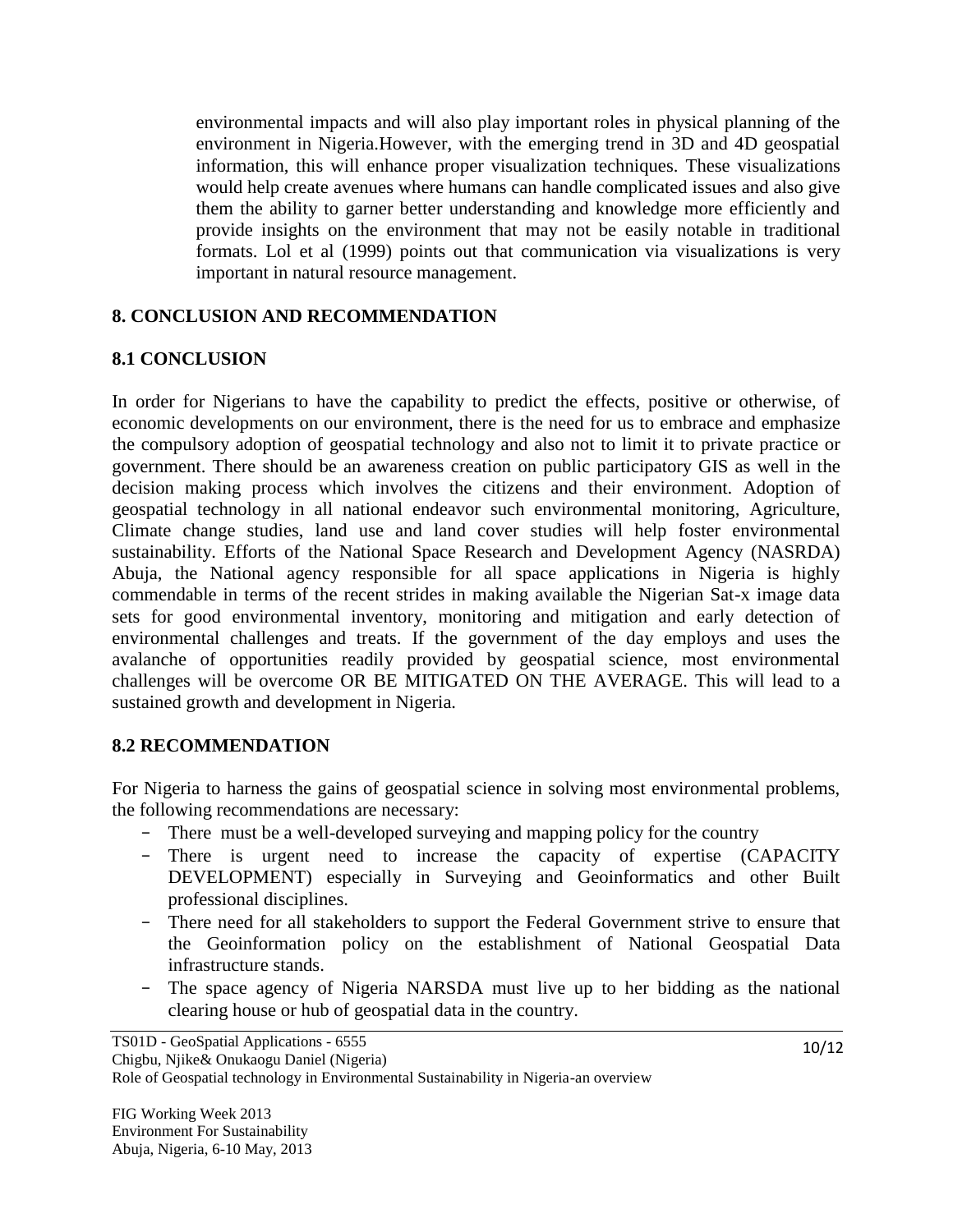- The Federal Government agency responsible for Surveying,Mapping and co-ordination of all Surveying activities-The office of the surveyor General(OSGOF) must live up to the challenges of the age.
- Equally, the Surveyors' Council of Nigeria (SURCON) must continue to play her oversight functions in training and in practice throughout the control.
- More tertiary institution, Universities and Polytechnic running Geoinformatics and surveying must be encouraged to continue to exist by providing them with necessary funding and interventions.
- The Nigerian Institution of Surveying (NIS) must remain proactive politically and should be ready to initiate and influence bills at the National Assembly. That will enhance the practice of the profession nationally.
- Efforts of FIG and her commissions are commendable in advocating global best practices in the profession.

# **REFERENCES**

Adelana, O. (2006). Nigeria's New Environmental Laws: What Implications for Groundwater [\(www.iucnael.org/en/component/docman/doc.../1009-adebola.html](http://www.iucnael.org/en/component/docman/doc.../1009-adebola.html)).

Chigbu, Njike (2010).Analysis of Land Use and Land Cover Changes of Aba Main Township Using Medium Resolution Satellite Imageries. Unpublished M.sc Thesis, Dept. of Surveying and Geo-Informatics,Nnamdi Azikiwe University,Awka,Anambra state,Nigeria.

Deng, J. S., Wang, K., Deng, Y. H. and Qis, G. J (2008). 'PCA-based land use change detection and analysis using Multi-temporal and multisensory satellite data', *International Journal of Remote Sensing*, 29(16), pp. 4823-4838

Lu, D., Mausel, P., Brondízio, E. and Moran, E. (2004) 'Change detection techniques', *International Journal of Remote Sensing,* 25 (12), pp. 2365 — 2401

Ming-Hsiang Tsou and Ken Yanow (2010) Enhancing General Education with Geographic Information Science and Spatial Literacy. URISA Journal • Vol. 22, No. 2 • 2010

Weng, Y. (2001) **'**A remote sensing–GIS evaluation of urban expansion and its impact on surface temperature in the Zhujiang Delta, China', *International Journal of Remote Sensing*, 22 (10), pp. 1999–2014

Zhang, Q. (2009) 'Spatial-temporal patterns of urban growth In Shanghai, china: Monitoring, analysis, and simulation', *Royal Institute of Technology (KTH), Sweden* [Online]. Available at: *kth.diva-portal.org/*